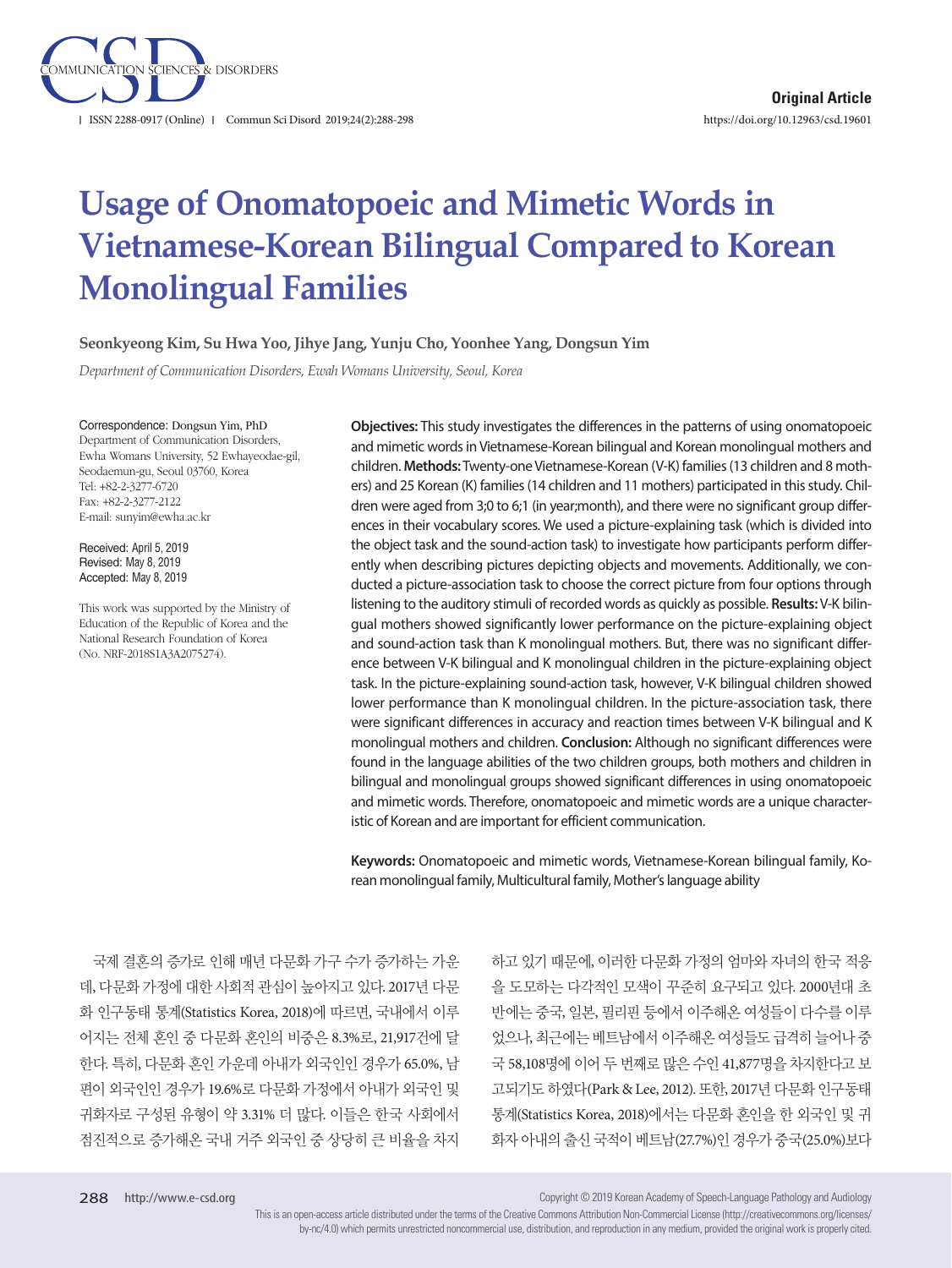도 더 많았음을 보고하기도 하였다. 이들은 한국에서 가정을 이루 며 살아가면서 언어가 달라서 생기는 의사소통 어려움과 문화적 차이로 인한 적응 문제를 가장 주요한 어려움으로 꼽았다(Kwon & Cha, 2006; Lee, 2016).

언어를 배운다는 것은 언어가 쓰이는 나라의 역사, 문화, 사회적 맥락까지통합적으로습득하는것을의미하기때문에다문화가정 의어머니와자녀에게큰도전이될수있다. 특히, 한국어의경우의 성어와 의태어가 다른 언어에 비해 매우 다양한 것으로 보고되며, 중요한 요소로 간주된다. 국립국어원(National Institute of the Korean Language)이 1999년 출간한 표준국어대사전에 따르면, 한국 어의 의성어와 의태어의 수는 약 5,800개이다. 비교적 의성어와 의 태어의 수가 많은 것으로 알려진 일본어의 경우 그 수가 약 2,500개 인 것을 감안할 때(Bae & Park, 2012), 한국어는 다른 언어에 비해 의성어와 의태어의 수가 월등하게 많다. Kambara와 Tsukada (2010) 의 연구에서는 의성어의 사용이 언어에 따라 다양하고, 몇몇 아시 아 언어, 특히 일본어와 한국어는 많은 의성어가 있다고 보고하고 있다. 의성어와 의태어는 단순한 어휘가 아니라 사람의 감정과 정서 를 나타낼 수 있기 때문에, 이를 학습하는 것은 단순히 언어만 배우 는 것이 아니라 해당 국가의 특성을 반영하는 정서와 문화를 함께 이해하는 것이라 할 수 있다(Kim, 2015). 즉, 한국어에서의 의성어 와의태어는한국인특유의감정이나느낌을표현하는유용한수단 이라는 점에서 효용성이 매우 높다고 볼 수 있다. 그러나, 외국인 언 어학습자의 경우, 한국어 음운체계로 나타난 의성어 및 의태어에 대해 한국인만큼 그 형태와 의미의 긴밀함을 인식하기에는 다소 어 렵다고 볼 수 있다(Bae, 2006). 특히 의태어는 한국어에서 발달한 것 으로 그 종류와 쓰임이 다양하여 외국인 학습자가 자신의 모국어 에 없는 형태와 의미를 학습하는 데 어려울 수 있다(Bae, 2006).

의성의태어는 세부적으로 의성어를 사람이나 사물의 소리를 흉 내 낸 말로, 의태어를 모양, 태도, 행동 등의 양태를 묘사한 말로 각 각 분류하기도 하지만, 의성의태어를 청각, 시각, 촉각, 미각 통각 등 인간의 감각적 인식의 근거가 되는 오감에서 나오는 언어의 형태로 통칭하기도 한다(National Institute of the Korean Language, 1999). 실제로 의성어와 의태어를 따로 분류하는 것은 사용한 사람의 사 용 의도와 실질적 의미를 정확하게 파악해야 하는 매우 어려운 과 정이며 국어학자들에게조차도 조심스러운 일에 속한다(Kim & Yun, 2017). 그러므로, 의성어와 의태어가 의성의태어의 하위 개념 어 범주 안에 속하는 것으로 보고, "의성의태어"로 통칭하기도 한 다(Kim & Yun, 2017).

의성의태어는 상태, 움직임, 느낌과 감정, 그리고 그것을 재미있 고, 생생한 방식으로 표현할 수 있게 한다(Kambara & Tsukada, 2010). 특히 의성의태어는 아동에서 성인에 이르기까지 누구에게 나 직관적으로 그리고 감각적으로 이해 가능한 언어이며 특히, 초 기 아동기의 어린 아동들이 새로운 단어를 학습하는 데에 도움을 주는 역할을 한다(Thiessen, Hill, & Saffran, 2005). 아동이 일상생 활에서 쉽게 접할 수 있는 동물 관련 소리나 사물의 움직임 등의 의 성의태어는 아동 언어의 50%를 차지하고 있을 정도로 많이 사용하 고 있으며 학습이나 산출 면에서 아동에게 흥미를 주는 언어이기 때문이다(Kim, Yang, & Lim, 2014). 아동은 성인뿐만 아니라 또래 와의 의사소통에서도 빈번하게 의성의태어를 사용하며 영유아 옹 알이의 음절 반복이 가진 리드미컬한 표출 음성 또한 의성의태어의 양상을 띠고 있다(Osaka, 1999). 즉, 운율적 특성이 내포되어 있어 아동의 주의를 끌고, 정서발달에도 긍정적인 영향을 준다(Cooper & Aslin, 1990; Fernald, 1992; Taumoepeau & Ruffman, 2008).

또한, 이러한 의성의태어는 한국어에서 아동지향어의 중요한 특 징이며, 청자에게 민감한 특수한 언어이다. 특히, 한국의 어머니들 은 성인에게 말할 때보다 아동에게 말할 때 더 빈번하게 의성의태 어를 사용하는데, 이는 의성의태어가 아동지향어(child-directed speech)의 특징을 지니고 있음을 보여준다(Bae & Park, 2012). 아동 지향어의 특징은 문화와 언어에 상관없이 나타나는 보편적 현상이 지만, 각 언어권마다 얼마나 자주 사용되는지, 사물을 어떻게 명명 하고 행동을 표현하는지와 같은 세부적인 속성들은 언어권 또는 문화권마다 큰 차이가 있다(Fernald et al., 1989; Grieser & Kuhl, 1988; Mazuka, Kondo, & Hayashi, 2008). 그러나, 한국어가 미숙한 다문화 가정의 어머니들은 자신의 어휘에 의성의태어는 다른 어휘 유형에 비해 부족할 수 있고, 습득하기에도 비교적 어려운 것으로 보고되기도 한다(Bae & Park, 2012). 의성의태어는 아주 어린 시기 에 습득되는 어휘에 속하는 특성이 있어서 모국어 화자들에게는 아주 친숙한 특성이 있지만, 오히려 성인이 되어서 해당 언어의 의 성의태어까지 습득하기에는 우선순위에서 밀려날 수 있는 것이다. 더 나아가, 같은 다문화 가정일지라도 의성의태어가 비교적 풍부한 일본어를 모국어로 하는 어머니에 비해 동남아시아권의 언어를 모 국어로 하는 어머니들은 자신의 모국어에서 의성의태어의 비율 자 체가 낮기 때문에 한국으로 이주한 이후에도 자녀에게 의성의태어 를 사용할 가능성은 낮아질 것으로 추론된다(Bae & Park, 2012). Bae와 Park (2012)의 연구에서도 한국어를 모국어로 하지 않는 외 국인 양육자와 아동의 대화에서 의성의태어의 사용이 현저히 낮았 음을 보고하였다. 이와 같이 아동지향어로서의 의성의태어의 결여 나 부족한 활용 등이 실제로 한국에서의 다문화 가정 아동들의 언 어발달에 불이익을 미친다면, 의성의태어의 적절한 활용을 도모할 수 있도록 다문화 가정 아동의 언어발달 촉진 자료로 활용될 수 있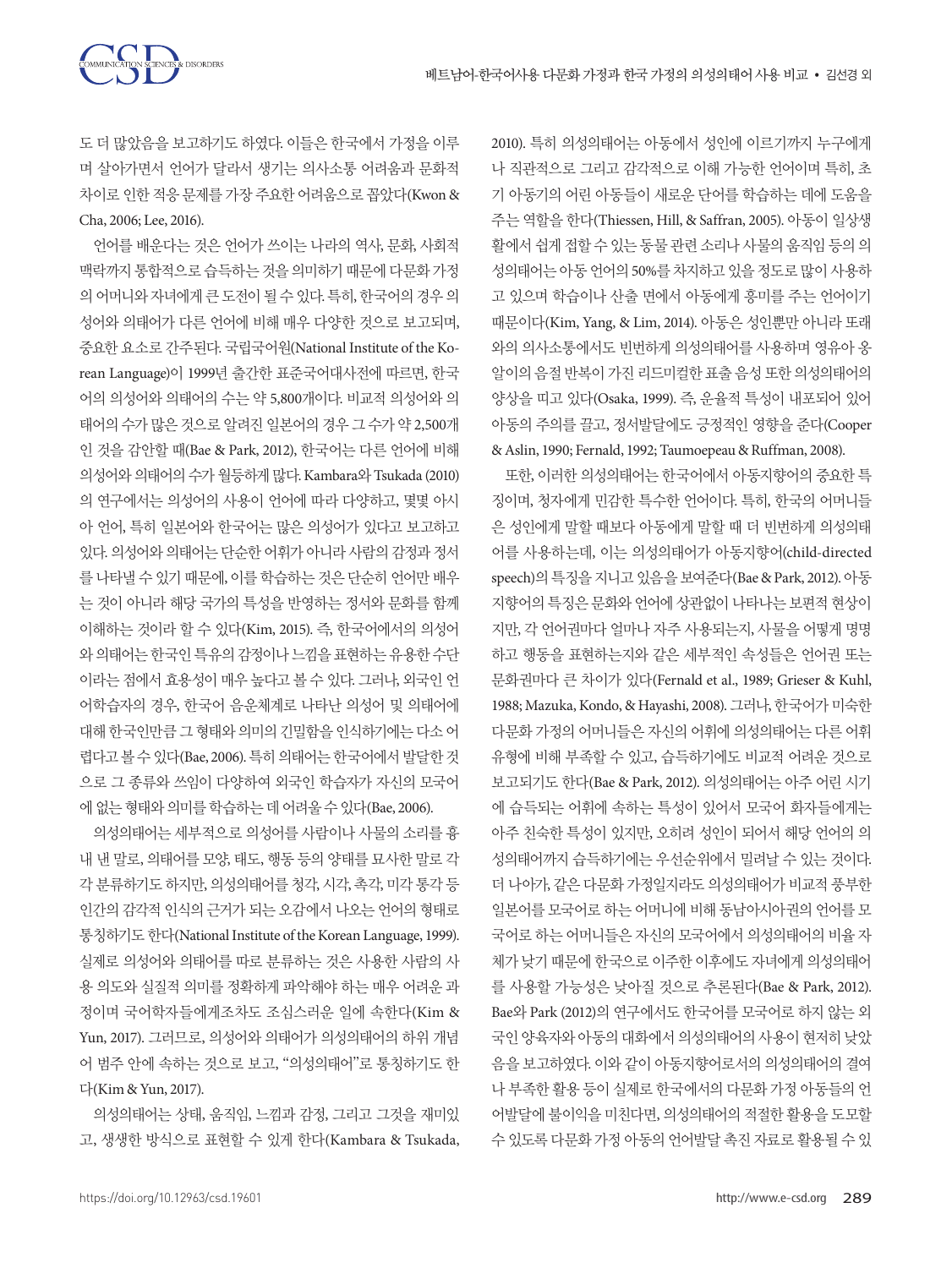

다(Bae & Park, 2012).

특히, 다문화 가정의 자녀들은 외국인 어머니의 오랜 한국생활로 표면적으로는 의사소통 및 언어발달에 큰 문제를 갖고 있지 않는 것처럼 나타난다고 할지라도, 동음이의어(Jang, Jeong, & Hwang, 2014), 조사 산출(Choi, Jeong, & Hwang, 2012)과 같은 질적인 측면 의 언어 평가에서 유의하게 낮은 수행을 보인 선행연구 결과들이 존재한다. 따라서 본 연구에서는 위와 같은 선행연구와 자료에 근 거하여, 국내의 다문화 가정에서 많은 비중을 차지하고 있는 베트 남어-한국어 이중언어 사용 다문화 가정과 한국어를 모국어로 사 용하는 단일문화 가정의 어머니와 아동 간에 의성의태어 사용 양 상과능력의차이를살펴보고자한다.

구체적인 연구 질문은 다음과 같다.

- 1) 베트남어-한국어를 사용하는 다문화 가정과 한국어를 사용 하는 단일문화 가정 어머니와 아동의 그림과제(사물과제, 소 리동작과제) 수행에서 의성의태어 능력에 집단 간 유의미한 차이가 있는가?
- 2) 베트남어-한국어를 사용하는 다문화 가정과 한국어를 사용하 는단일문화가정어머니와아동의연상과제수행에서의성의태 어능력(정확도, 반응속도)에집단간유의미한차이가있는가?

# 연구방법

## 연구대상

본 연구에서는 대한민국에 거주하는 만 3-6세 베트남-한국 다문 화 가정의 어머니와 아동 21명(어머니 8명, 아동 13명), 한국 단일문 화 가정의 어머니와 아동 25명(어머니 11명, 아동 14명), 총 46명이 참여하였다.

#### **Table 1.** Participants' characteristics

본 연구과제를 실행하기에 앞서, 아동의 언어발달에 대한 정보와 가정의 배경에 대한 정보를 확인하기 위해 부모 보고(Korean Brief Parent Report, KBPR; Han & Yim, 2018)를 어머니에게, 한국어 수 용 ·표현어휘력검사(Receptive & Expressive Vocabulary Test, REVT; Kim, Hong, Kim, Jang, & Lee, 2009)를 아동에게 각각 실시 하였다. 그 결과, (1) 어머니 보고를 통해 아동의 현재 언어능력, 행 동패턴, 활동 선호도, 그리고 가족력에 이상이 없음을 확인하였고 (*p*>.05), (2) 아동의 수용어휘력(*p*>.05)과 표현어휘력(*p*>.05)에 베 트남어-한국어를 사용하는 다문화 가정의 아동과 한국어를 사용 하는 다일무화 가정의 아동의 차이가 없음을 확인하였다.

또한, 각 아동 어머니의 연령, 교육년수, 다문화 가정 어머니의 한 국 거주년수를 확인하였다. 다문화 아동 어머니의 연령은 30.13세 (SD=4.36), 한국 단일문화 아동 어머니의 연령은 34.91세(SD= 4.23)이었으며 통계적으로 유의한 차이가 있었다(*p*<.05). 다문화 아동 아버지의 연령은 48.00세(SD=4.54), 한국 단일문화 아동 아 버지의 연령은 37.18세(SD=4.85)로 통계적으로 유의한 차이가 있 었다(*p*<.05). 다문화아동어머니의교육년수는 11.38년(SD=2.88), 한국 단일문화 아동 어머니의 교육년수는 14.91년(SD=2.49)로 통 계적으로 유의한 차이가 있었으며(*p*<.05), 한국 단일문화 아동 아 버지의 교육년수는 13.75년(SD=2.49), 한국 단일문화 아동 아버지 의 교육년수는 15.27년(SD=1.85)로 통계적으로 유의한 차이는 없 었다(*p*>.05). 또한, 다문화 가정 어머니 8명의 한국 거주년수에 대 한 정보는 4-6년 미만 2명, 6-10년 미만 5명, 10년 이상 1명이었다. 세 부적인 내용은 Table 1에 제시하였다.

## 연구자료

베트남어-한국어를 사용하는 다문화 가정의 어머니와 아동, 한

| Characteristic          | $BI_C(N = 13)$           | MO $C(N=14)$             | $BI_P(N=8)$              | $MO_P(N=11)$             |            |
|-------------------------|--------------------------|--------------------------|--------------------------|--------------------------|------------|
| Age (mo)                | 53.15 (12.48)            | 53.50 (13.23)            | $\overline{\phantom{a}}$ |                          | .005       |
| <b>REVT</b>             |                          |                          |                          |                          |            |
| Receptive vocabulary    | 41.54 (19.03)            | 53.43 (20.89)            | $\overline{\phantom{a}}$ |                          | 2.377      |
| Expressive vocabulary   | 44.69 (19.44)            | 54.36 (21.35)            | $\overline{\phantom{a}}$ | $\overline{\phantom{a}}$ | 1.505      |
| <b>KBPR</b>             | 49.69 (4.96)             | 50.79(5.71)              | $\sim$                   | $\overline{\phantom{a}}$ | .028       |
| Mother's age (yr)       | $\overline{\phantom{a}}$ | $\overline{\phantom{a}}$ | 30.13(4.36)              | 34.91 (4.23)             | $5.78*$    |
| Father's age (yr)       | ٠                        | ٠                        | 48.00 (4.54)             | 37.18(4.85)              | $24.27***$ |
| Mother's education (yr) | $\overline{\phantom{a}}$ | $\overline{\phantom{a}}$ | 11.38(2.88)              | 14.91 (1.87)             | $10.60***$ |
| Father's education (yr) | ۰                        |                          | 13.75 (2.49)             | 15.27 (1.85)             | 2.35       |

Values are presented as mean (SD).

BI\_C= bilingual children; MO\_C= monolingual children; BI\_P= bilingual parents; MO\_P= monolingual parents; REVT= Receptive and Expressive Vocabulary Test (Kim, Hong, Kim, Jang, & Lee, 2009); KBPR= Korean Brief Parent Report (Han & Yim, 2018).

\**p* < .05, \*\**p* < .01.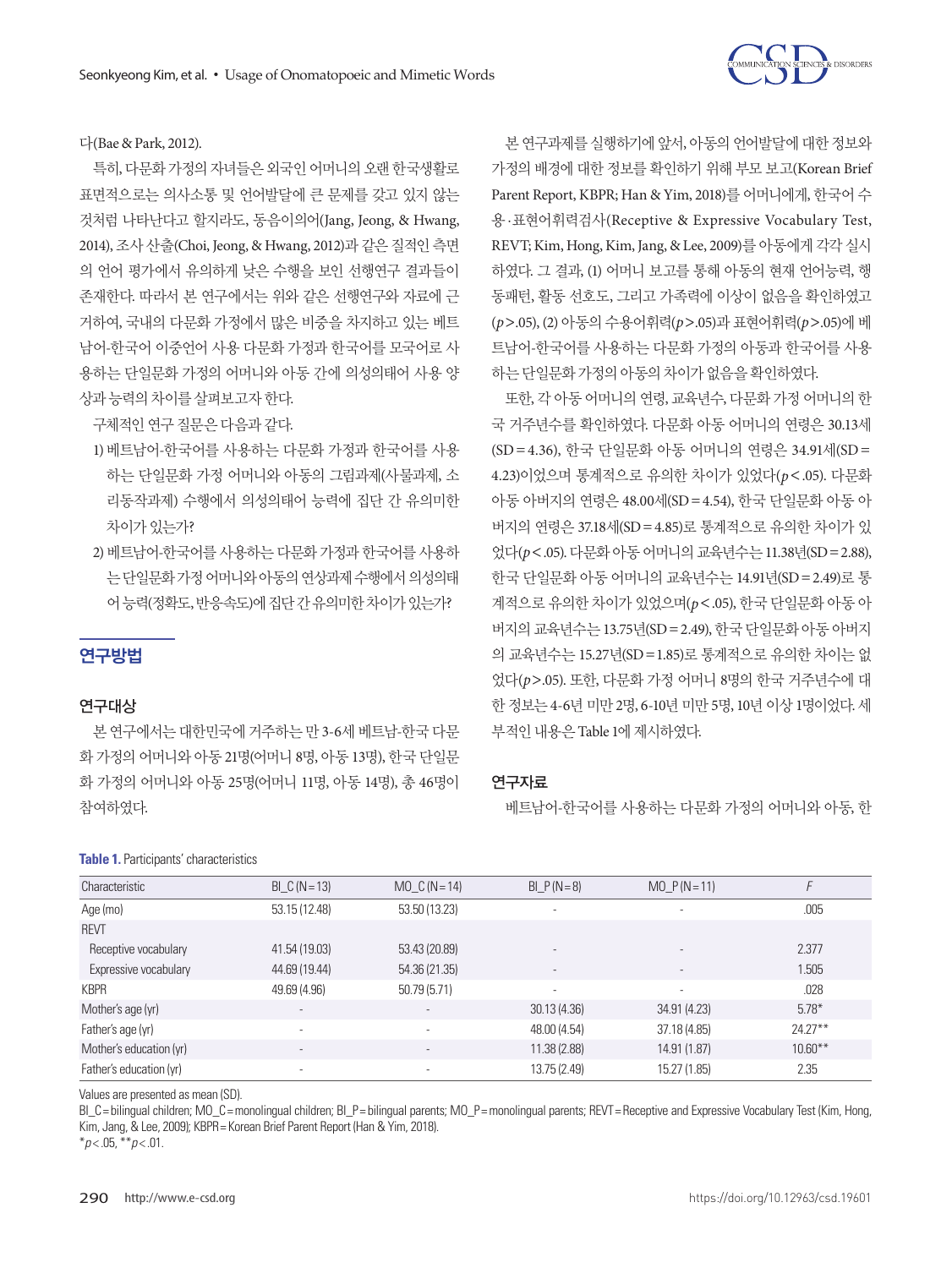

국어를 사용하는 단일문화 가정의 어머니와 아동의 의성의태어 사 용 양상을 비교하기 위해 두 가지 과제(그림과제, 연상과제)를 실행 하였다. 본 연구에서 활용한 그림과제와 연상과제는 연구자가 연구 의 목적에 부합하도록 수정하여 개발한 과제이다. 그림과제는 Bae 와 Park (2012)의 연구에서 사용한 사물그림과 동작그림 과제를 참 고하였고, 연상과제는 Lee (2016)의 연구에서 사용한 선택형 연상 과 장면 연상과제를 참고하여 개발하였다. 본 연구의 연구과제에서 사용한 의성의태어 목록은 Apppendix 1에 제시하였다.

#### 그림과제(사물과제, 소리동작과제)

그림과제는 사물과제와 소리동작과제의 두 가지 유형으로 나누 어 진행된다. 사물 그림을 설명할 때와 소리 및 움직임이 있는 그림 을 설명할 때 의성의태어 사용 양상이 다르게 나타나는지 비교하 기 위한 목적으로 두 가지 그림과제를 실시하였다. 즉, 사물과제는 밥, 책, 의자와 같은 사물을 보고 이를 자세히 설명하는 과제이다. 소리동작과제는 주어지는 그림(소리 또는 동작 관련)을 보고 이를 자세히 설명하는 과제이다. 예를 들어, 강아지가 짖고 있는 그림에 서는 '멍멍', 별이 빛나고 있는 그림에서는 '반짝반짝'을 사용하여 그림을 설명하는지를 보는 것이다. 움직이지 않는 정지된 사물을 설명해야 하는 사물과제에 비해 소리동작과제에서 더 많은 의성의 태어가산출될것이라가정하였다.

단, 베트남어에도 한국어보다는 적은 수이지만 의성의태어가 존 재한다고 알려져 있기 때문에 베트남과 한국에서 공통으로 사용 되는 의성의태어 목록과 한국에서만 사용되는 의성의태어 목록을 따로 제작하였다. 사물과제와 소리동작과제 모두 연습문항 5문항, 본 문항 15문항의 총 20문항으로 구성되어 있다. 본 문항을 실시하 기 전 충분한 예시와 함께 연습문항을 진행하여 대상자에게 충분 한이해를시킨후본문항을진행하였다.

연구절차는 다음과 같다. 먼저, 그림과제를 통하여 주 양육자인

어머니와 아동 모두에게 자극그림(사물 그림, 동작 그림)을 제시하 고 대상에게 이를 자세히 묘사하도록 지시하였다. 이때 대상의 자 극그림 묘사에 나타난 의성의태어의 사용빈도를 측정하였다. 다문 화 가정의 경우, 그들의 모국어와 한국어 모두에서의 의성의태어 사용빈도를 측정하였다. 과제에 사용되는 그림(사물과제, 소리동 작과제)은 Figure 1에제시하였다.

#### 연상과제

연상과제는 소리동작과제와 동일하게 베트남과 한국에서 공통 적으로 사용되는 의성의태어 목록과 한국에서만 사용되는 의성의 태어 목록을 따로 제작하였다. 따라서 베트남 다문화 가정에서 과 제를 실행할 때에는 목표 의성의태어를 들려줄 때 베트남 가정의 어머니와 아동에게는 베트남어와 한국어가 모두 제시되는 녹음한 파일을 들려주었으며, 한국 가정의 경우 한국어로 의성의태어를 제 시하였다. 이 과제 또한 각 가정의 주양육자인 어머니와 아동이 모 두 과제를 수행하도록 하였다. 연상과제도 그림과제와 마찬가지로 연습문항 5문항, 본 문항 15문항의 총 20문항으로 구성되어 있다. 본 문항을 실시하기 전 충분한 예시와 함께 연습문항을 진행하여 대상자에게충분한이해를시킨후본문항을진행하였다.

연구절차는 다음과 같다. 먼저, 연구에 참여하는 모든 어머니와 아동들이 소리로 제시되는 목표 자극(의성의태어)을 듣고 컴퓨터 모니터에 제시되는 4개의 그림 중 목표자극과 연상되는 한 개의 그 림을 고르도록 하였다. 목표 자극(의성의태어) 예시는 Figure 1에 제시하였다.

그림을 정확하게 선택했는지의 여부를 보는 정확도(accuracy)와 함께, 정반응한 문항에 대하여 얼마나 빠르게 그림을 선택했는지 를 보는 반응시간(reaction time)도 함께 측정하였다. 연상과제의 그림예시는 Figure 2에제시하였다.



**Figure 1.** Examples of picture explaining task: (A) object task and (B) sound-action task.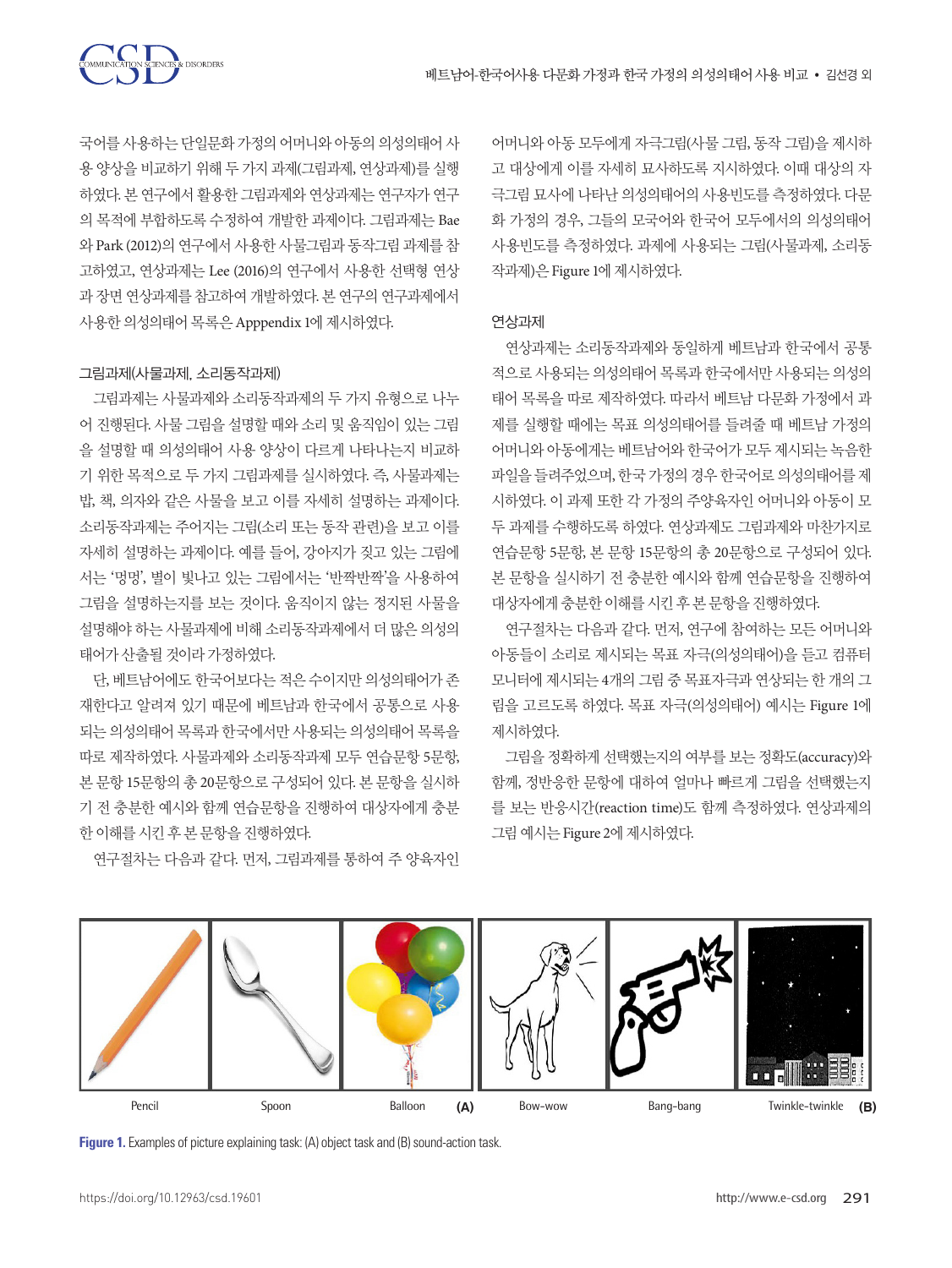

# - Association task

- · Ding-dong
- Vroom-vroom
- Click-click



**Figure 2.** Examples of association task.

#### 자료분석 및 결과처리

본 연구의 과제 수행 분석을 위해 각 과제의 원점수는 정반응한 문항에 총 문항을 나누어 100을 곱하여 %점수로 산출하였다. 그림 과제(사물과제, 소리동작과제) 및 연상과제의 그룹 간, 과제 간 차이 를 살펴보기 위해 일원분산분석(one-way ANOVA) 및 이원분산분 석(two-way ANOVA)을 사용하였다. 본 연구의 모든 통계분석은 SPSS version 19 (IBM SPSS, Armonk, NY, USA)를사용하였다.

# 연구결과

# 그림과제(사물과제, 소리동작과제)에서의 집단 간 의성의태어 양상 비교

#### 다문화 가정 어머니와 단일문화 가정 어머니의 수행 비교

베트남어-한국어 사용 다문화 가정의 어머니와 한국어 사용 단 일문화가정 어머니의 그림과제(사물과제, 소리동작과제)에서의 수 행을 살펴보았다. 그 결과, 사물과제에서는 다문화 가정의 어머니 와 단일문화 가정의 어머니의 수행 차이가 유의하였으며(*F*(1,17) = 5.243, *p*<.05), 한국어 사용 단일문화 가정의 어머니는 17.58점 (SE=4.04), 베트남어-한국어 사용 다문화 가정의 어머니는 3.33점 (SE=4.73)을받았다.

소리동작과제에서도 다문화 가정의 어머니와 단일문화 가정 어 머니의 수행 차이는 유의하였다(*F*(1,17)=88.470, *p*<.01). 한국어 사 용 단일문화 가정의 어머니는 80.30점(SE=3.96), 베트남어-한국어 사용 다문화 가정의 어머니는 22.92점(SE=4.64)을 받았다. 한편, 단어목록 조건(V-K, K only)에 따른 수행의 차이는 유의하지 않았 으나(*p*>.05), 단어목록 조건 및 집단의 이차상호작용은 유의한 것 으로 나타났다(*F*(1,17)=8.741, *p*<.01). 즉, 베트남어-한국어 사용 다 문화 가정의 어머니는 베트남과 한국에서 공통으로 사용되는 의성 의태어 조건에서 30.00점(SE=4.64), 한국어에서만 사용되는 의성 의태어 조건에서 15.83점(SE=4.93)을 받아 유의하게 V-K 조건에 서 더 높은 수행을 보인 반면, 한국어 사용 단일문화 가정의 어머니

**Table 2.** Scores (%) of picture explaining tasks in mothers group

| Condition             | V-K mother   | K mother     |          |
|-----------------------|--------------|--------------|----------|
| Object                | 3.33(4.73)   | 17.58 (4.04) | $5743*$  |
| Sound-action (V-K)    | 30.00(4.64)  | 76.37 (5.04) | 88 470** |
| Sound-action (K only) | 15.83 (4.93) | 84.24 (4.21) |          |

Values are presented as mean (SE).

V-K= Vietnamese-Korean bilingual; K only= Korean only.

\**p* < .05, \*\**p* < .01.

| Condition             | V-K children | K children   |         |
|-----------------------|--------------|--------------|---------|
| Object                | 1.03(1.34)   | 2.86(1.29)   | .970    |
| Sound-action (V-K)    | 21.03 (4.58) | 37.14(4.41)  | $7741*$ |
| Sound-action (K only) | 35.38(5.33)  | 53.81 (5.14) |         |

Values are presented as mean (SE).

V-K= Vietnamese-Korean bilingual; K only= Korean only.

\**p* < .05, \*\**p* < .01.

는 베트남-한국 공통 사용 의성의태어 조건에서는 76.37점 (SE=5.04), 한국어에서만 사용되는 의성의태어 조건에서 84.24점 (SE=4.21)을 받아 두 조건 모두에서 상대적으로 높은 수행을 보였 으며, 사후분석 결과, 조건 간 수행 차이가 통계적으로 유의하지는 않았다(*p*>.05).

## 다문화 가정 아동과 단일문화 가정 아동의 수행 비교

베트남어-한국어 사용 다문화 가정의 아동과 한국 단일문화 가 정 아동의 그림과제(사물과제, 소리동작과제)에서의 수행을 확인 하였다. 그 결과, 사물과제에서는 다문화 및 단일문화 가정의 아동 의 수행차이는 유의하지 않았다(*p*>.05). 즉, 한국어 사용 단일문화 가정의 아동은 2.86점(SE=1.29), 베트남어-한국어 사용 다문화 가 정의아동은 1.03점(SE=1.34)을받았다.

소리동작과제에서는 다문화 가정의 아동과 단일문화 가정 아동 의 수행 차이가 유의하였다(*F*(1,25)=7.741, *p*<.05). 한국어 사용 단 일문화 가정의 아동은 45.48점(SE=4.31), 베트남어-한국어 사용 다문화 가정의 아동은 28.21점(SE=4.47)을 받았다. 단어목록 조건 (V-K, K only)에 따른 수행의 차이 또한 유의하였다(*p*<.05). 아동 들은 베트남과 한국에서 공통으로 사용되는 의성의태어 조건에서 29.08점(SE=3.18)을 받은 것과 비교하여 한국어에서만 사용되는 의성의태어 조건에서 44.60점(SE=3.18)을 받아 더 높은 수행을 보 였다. 한편, 단어목록 조건 및 집단의 이차상호작용은 유의하지 않 았다(*p*>.05). 이에 따른 결과를 Tables 2와 3에 제시하였으며, 그림 과제에서의 전반적 결과를 Figure 3에 제시하였다.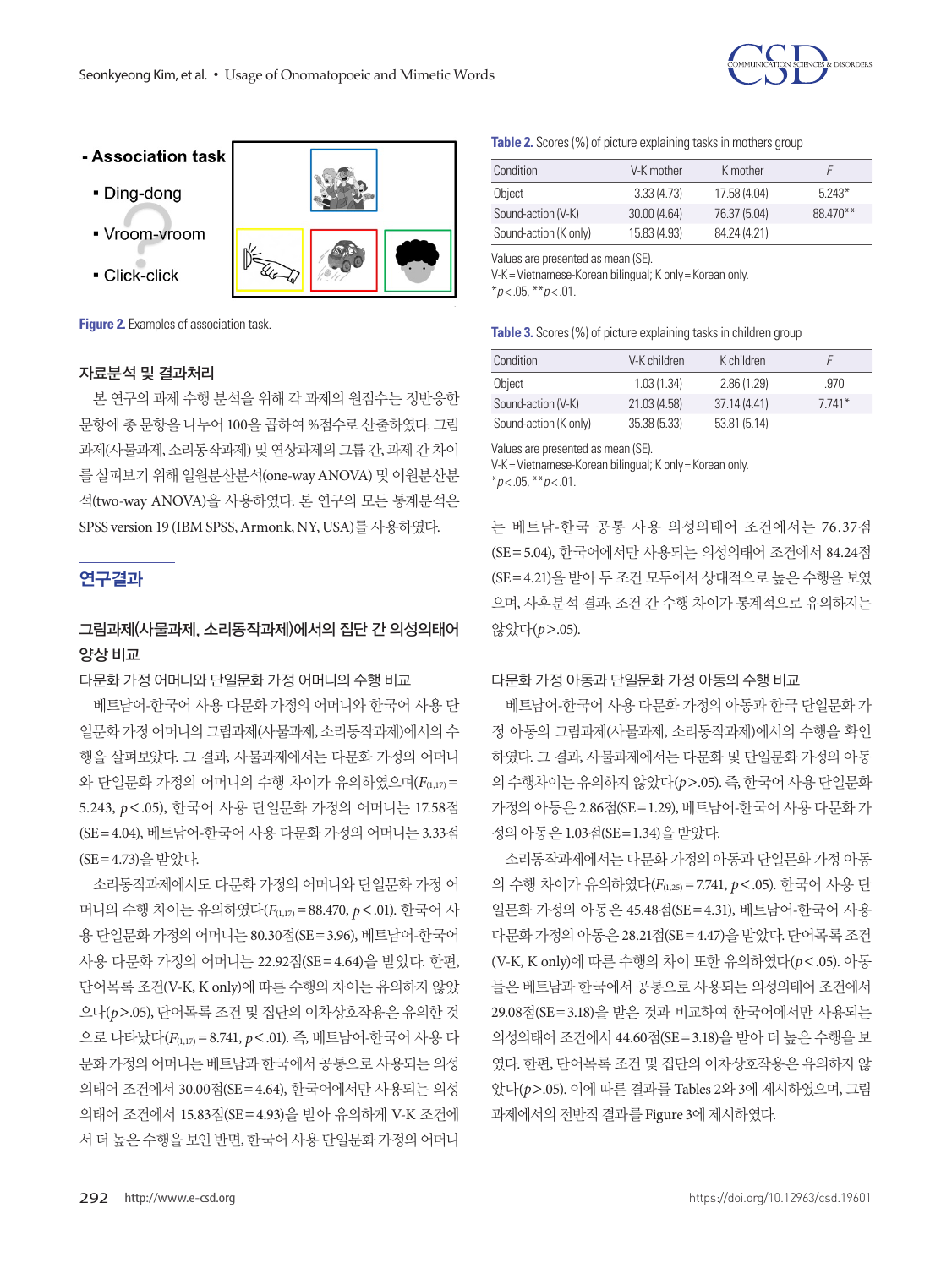



# 연상과제에서의 집단 간 의성의태어 양상 비교

다문화 가정 어머니와 단일문화 가정 어머니의 수행 비교

베트남어-한국어 사용 다문화 가정의 어머니와 한국어 사용 단 일문화 가정 어머니의 연상과제에서의 수행을 살펴보았다. 정확도 측면에서 살펴본 결과, 연상과제에서는 다문화 가정의 어머니와 단 일문화 가정의 어머니의 수행 차이가 유의하였으며(*F*(1,17)=11.392, *p*<.01), 한국어 사용 단일문화 가정의 어머니는 100.00점(SE= 2.96), 베트남어-한국어 사용 다문화 가정의 어머니는 84.58점 (SE=3.48)을 받았다. 그러나, 단어목록 조건(V-K, K only)에 따른 수행의 차이는 유의하지 않았으며(*p*>.05), 단어목록 조건 및 집단 의이차상호작용또한유의하지않았다(*p*>.05).

반응속도측면에서살펴본결과, 연상과제에서다문화가정의어 머니와 단일문화 가정의 어머니 수행차이가 유의하였다(*F*(1,17) = 35.415, *p*<.01). 즉, 한국어 사용 단일문화 가정의 어머니의 반응속 도는 1,487.41 ms (SE=308.59), 베트남어-한국어 사용 다문화 가정 의 어머니의 반응속도는 4,317.50 ms (SE=361.85)로 한국어 사용 단일문화 가정 어머니의 반응속도가 유의하게 더 빨랐다. 한편, 단

어목록 조건(V-K, K only)에 따른 수행의 차이는 유의하지 않았으 나(*p*>.05), 단어목록 조건 및 집단의 이차상호작용은 유의하게 나 타났다(*F*(1,17)=5.150, *p*<.05). 이에 사후분석을 실시한 결과, 베트 남어-한국어 사용 다문화 가정의 어머니는 베트남과 한국에서 공 통으로 사용되는 의성의태어 조건에서 3,803.63 ms (SE=395.02), 한국어에서만 사용되는 의성의태어 조건에서 4,831.38 ms (SE= 430.79)의 반응속도를 보였으며 통계적으로 두 조건의 차이는 유의 하지 않았으나(*p*>.05), 한국어 사용 단일문화 가정의 어머니는 베 트남-한국 공통 사용 의성의태어 조건에서는 1,569.09 ms (SE= 336.87), 한국어에서만 사용되는 의성의태어 조건에서 1,405.73 ms (SE=367.38)의 상대적으로 더 빠른 수행을 보여 조건 간 수행 차이 역시 통계적으로 유의하게 나타났다(*p*<.05). 이에 대한 결과를 Table 4에 제시하였다.

## 다문화 가정 아동과 단일문화 가정 아동의 수행 비교

베트남어-한국어 사용 다문화 가정의 아동과 한국 단일문화 가 정 아동의 연상과제에서의 수행을 확인하였다. 정확도 측면에서 살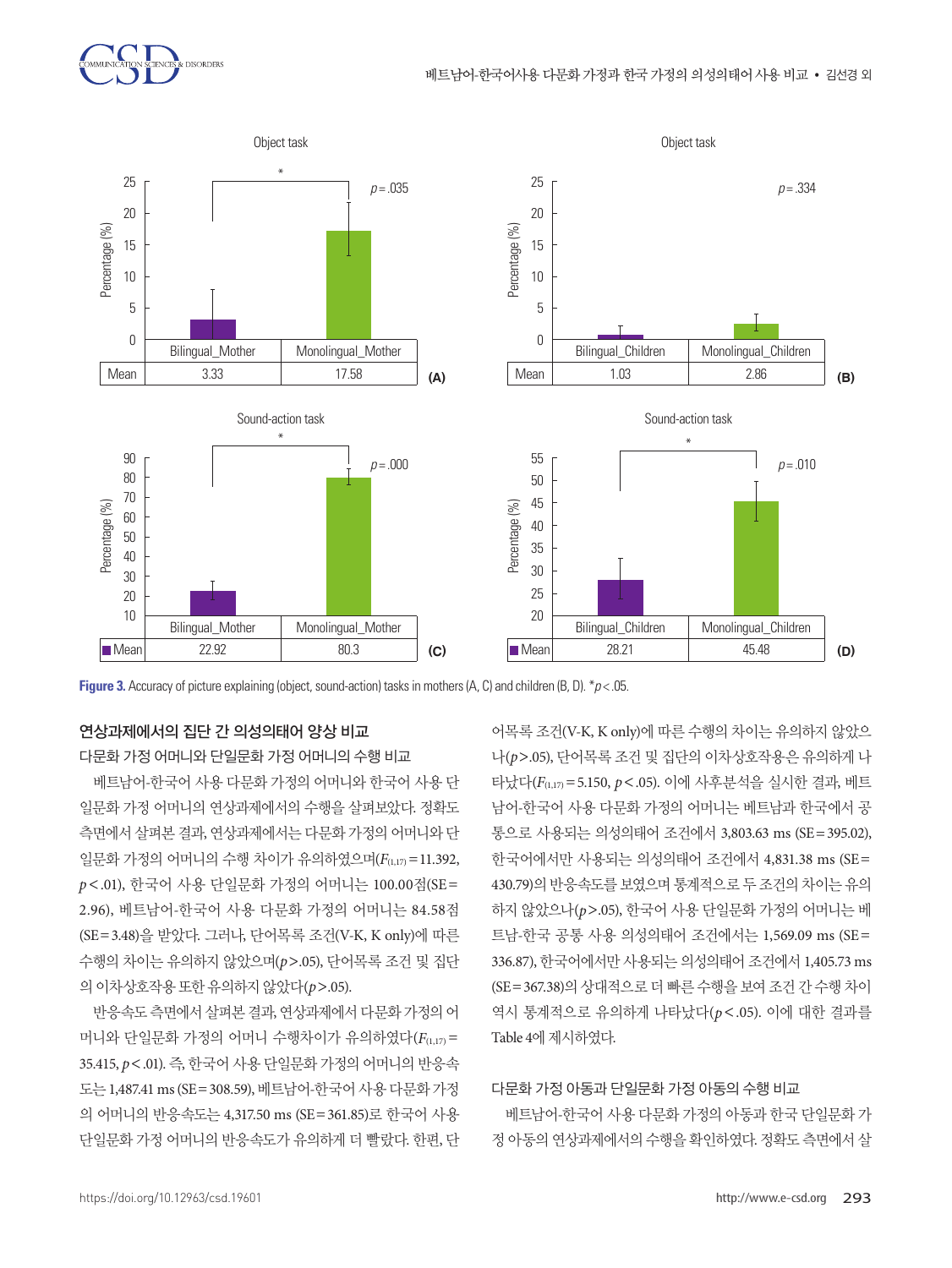

**Table 4.** Accuracy and response time of association tasks in mothers group

|                    |        | V-K mother        | K mother          |             |
|--------------------|--------|-------------------|-------------------|-------------|
| Accuracy (%)       | V-K    | 90.00(2.43)       | 100.00 (2.07)     | $11.392**$  |
|                    | K only | 79.17 (5.20)      | 100.00 (4.44)     |             |
| Reaction time (ms) | V-K    | 3.803.63 (395.02) | 1.569.09 (336.87) | $35.415***$ |
|                    | K only | 4,831.38 (430.79) | 1,405.73 (367.38) |             |

Values are presented as mean (SE).

V-K= Vietnamese-Korean bilingual; K only= Korean only. \**p* < .05, \*\**p* < .01.



**Figure 4.** (A) Accuracy and (B) response time of association tasks. \**p* < .05.

펴본 결과, 연상과제에서는 다문화 및 단일문화 가정의 아동의 수 행차이는 유의하였다(*F*(1,17)=11.764, *p*<.01). 즉, 한국어 사용 단일 문화 가정의 아동은 V-K 조건에서 89.05점(SE=5.31), K only 조건 에서 83.81점(SE=3.74)을받았으며, 베트남어-한국어사용다문화가 정의 아동은 V-K 조건에서 70.77점(SE=5.51), K only 조건에서 66.15점(SE=3.89)을 받았다. 그러나, 단어목록 조건(V-K, K only) 에 따른 수행의 차이는 유의하지 않았으며(*p*>.05), 단어목록 조건 및집단의이차상호작용또한유의하지않았다(*p*>.05).

반응속도 측면에서 살펴본 결과, 연상과제에서 다문화 가정의 아동과 단일문화 가정의 아동 간 수행차이가 유의하였다(*F*(1,25)= 7.398, *p*<.05). 즉, 한국어 사용 단일문화 가정 아동의 반응속도는 V-K 조건에서 3,534.79 ms (SE=508.86), K only 조건에서 3,495.14 ms (SE=473.97)이었으며, 베트남어-한국어사용다문화가정아동 의 반응속도는 V-K 조건에서 5,379.39 ms (SE=528.07), K only 조 건에서 5,293.46 ms (SE=508.86)로 한국어 사용 단일문화 가정 아 동의 반응속도가 유의하게 더 빨랐다. 한편, 단어목록 조건(V-K, K only)에 따른 수행의 차이 및 단어목록 조건 및 집단의 이차상호작 용은 유의하지 않았다(*p*>.05). 이에 대한 결과를 Table 5에 제시하 였으며, 연상과제에서의 전반적 결과를 Figure 4에 제시하였다.

**Table 5.** Accuracy and response time of association tasks in children group

|                    |        | V-K children      | K children        |            |
|--------------------|--------|-------------------|-------------------|------------|
| Accuracy (%)       | V-K    | 70.77 (5.51)      | 89.05 (5.31)      | $11.764**$ |
|                    | K only | 66.15 (3.89)      | 83.81 (3.74)      |            |
| Reaction time (ms) | V-K    | 5,379.39 (528.07) | 3,534.79 (508.86) | 7.398*     |
|                    | K only | 5,293.46 (508.86) | 3,495.14 (473.97) |            |

Values are presented as mean (SE).

V-K= Vietnamese-Korean bilingual; K only= Korean only.

\**p* < .05, \*\**p* < .01.



## 논의 및 결론

본 연구에서는 베트남어-한국어 이중언어 사용 다문화 가정과 한국 가정의 어머니와 아동의 의성의태어 과제 수행의 차이, 단어 목록 조건에 따른 수행차이를 살펴보고자 하였다. 이에 대한 논의 는다음과같다.

첫째, 다문화 가정 어머니와 한국 가정 어머니의 그림과제 및 연 상과제 수행 결과, 그림과제의 세부과제인 사물과제 및 소리동작과 제, 그리고 연상과제(정확도, 반응속도)에서 모두 다문화 가정의 어 머니의 수행이 한국 가정 어머니의 수행에 비해 유의하게 낮았다. 특히, 움직임이 없는 정지된 사물을 설명하는 사물과제에서도 한 국 가정의 어머니들은 의성의태어를 훨씬 더 많이 사용한 반면, 다 문화 가정의 어머니는 의성의태어를 거의 사용하지 않았다. 이는 베트남을 포함한 동남아시아 출신의 어머니들의 모국어에서 한국 어에 비해 의성의태어의 수가 많지 않아, 이들이 한국에 이주한 이 후에도 의성의태어를 사용할 가능성이 낮아질 것으로 보고한 선행 연구와 일치한다(Bae, 2006; Bae & Park, 2012). 단어목록 조건에 따라, 베트남어-한국어에 모두 존재하는 의성의태어 목록과 한국 어에만 존재하는 의성의태어 목록 및 집단의 이차상호작용이 유의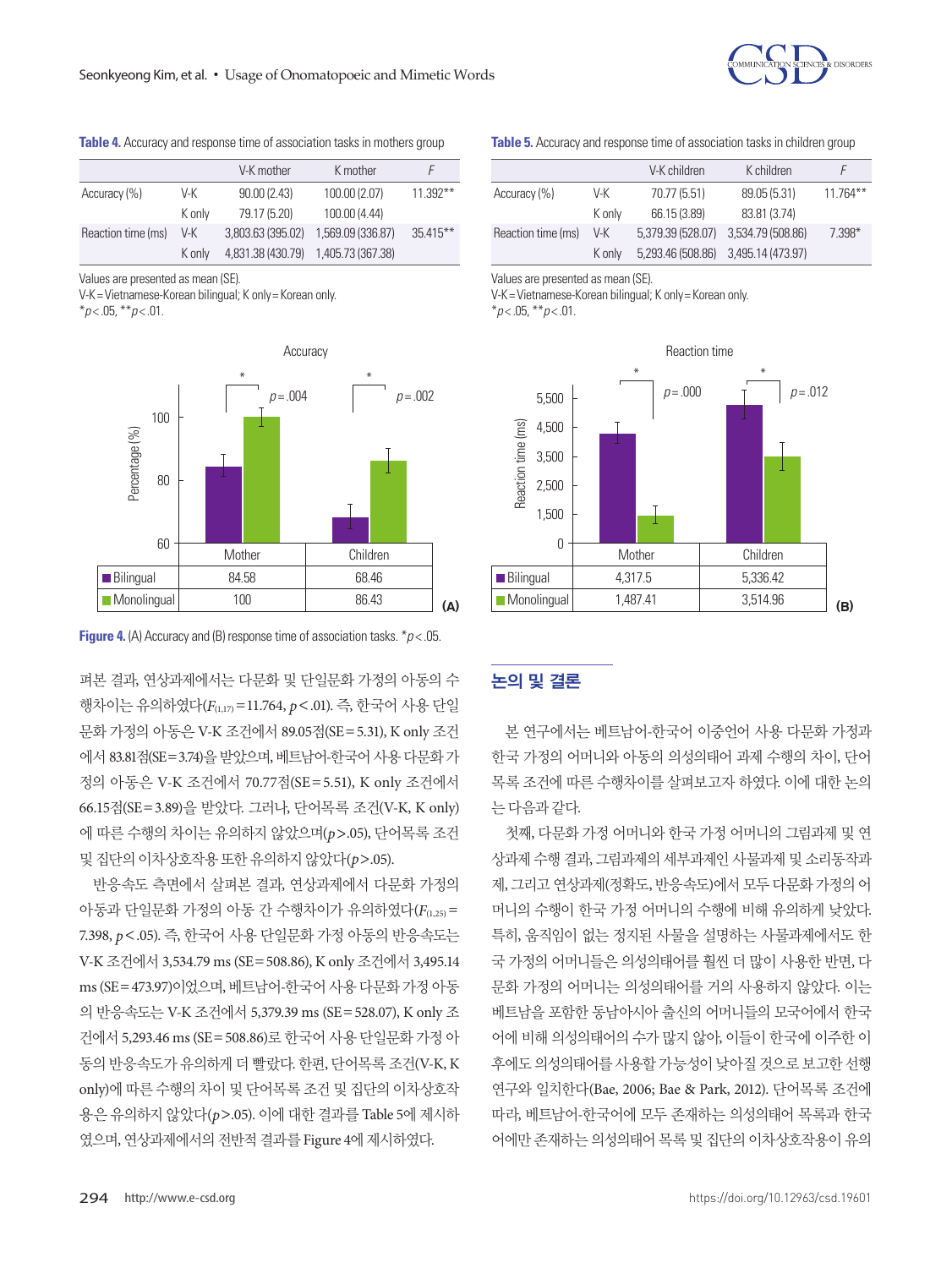

함에 따라 실시한 사후분석을 통해서는, 다문화 가정의 어머니가 베트남어-한국어에 모두 존재하는 단어목록 조건에서 한국어 단 어목록 조건에 비해 높은 점수를 받았지만, 한국어 사용 단일문화 가정의 어머니는 두 조건 모두에서 상대적으로 높은 수행을 보였 다. 자신의 모국어에서 더 다양하게, 더 많이 의성의태어를 사용하 는 한국의 어머니들은 어떤 유형의 의성의태어에도 관계없이 일관 적으로 의성의태어를 많이 산출하는 것으로 분석된다. 자신의 모 국어인 한국어에는 다른 언어에 비해 더욱 다양한 의성의태어가 존재하기 때문이다(Bae, 2006; Bae & Park, 2012; Kambara & Tsukada, 2010). 반면, 다문화 가정의 어머니는 자신의 언어에서도 존 재하는 의성의태어일 경우 상대적으로 더 많이 산출하는 것으로 나타난다. 자신의 모국어에 없는 한국어 고유의 의성의태어 형태와 의미를학습하는데에는상대적으로어려움이있는것으로분석된 다(Bae, 2006). 이는 특히 연상과제 수행에서 정확도뿐만 아니라 반 응속도에서도 다문화 가정의 어머니가 한국 가정의 어머니에 비해 유의하게 더 긴 것으로 나타났는데, 이는 의성의태어를 정확히 표 현하는 것뿐만 아니라 정확하게 인식하고 이해하는 것에도 더 오랜 시간이 걸리는 것으로 분석된다. 이는 외국인 한국어 학습자로서 한국어 고유의 의성의태어를 학습하는 데에 언어적, 문화적 차이 가유의미한영향을미쳤을것으로추론된다.

둘째, 다문화 가정 아동과 한국 가정 아동의 연구과제 수행에서 는, 그림과제의 사물과제 수행 시 집단 간 유의미한 차이가 나타나 지 않았던 반면, 그림과제의 소리동작과제 및 연상과제(정확도, 반 응속도)에서는모두다문화가정아동이한국가정아동에비해유 의하게 부족한 수행을 보였다. 이는 본 연구의 다문화 및 단일문화 가정 아동이 표준화검사인 REVT와 부모보고인 KBPR을 통해 언 어능력에서 차이가 없는 것으로 나타났음에도 불구하고, 사물이 그려진 그림을 설명하는 사물과제를 제외한 모든 과제에서 의성의 태어 관련 수행에 유의하게 부족함을 나타낸 것이다. 이는 의성의 태어가 풍부하게 사용되는 한국어와는 달리, 베트남어를 모국어 로 사용하는 다문화 가정의 어머니들의 낮은 의성의태어 사용으로 인해 다문화 가정의 아동 또한 의성의태어를 자연스럽게 사용하는 데에 어느 정도 제한적일 수 있다. 또한, 다문화 가정의 아동은 자신 의 어머니와는 다르게 베트남과 한국에서 공통으로 사용되는 의 성의태어 조건의 수행이 한국에서만 사용되는 의성의태어 조건에 비해 유의하게 높지는 않았다. 즉, 이미 한국 문화권에서 자라나고 있는 다문화 가정 아동의 의성의태어 능력의 발달이 어머니의 모국 어에서도 사용되는 의성의태어 조건과는 어느 정도 별개로 이루어 졌을 가능성을 시사한다. 또한, 다문화 가정의 아동의 한국어 습득 시기가아동기에속하는만큼, 아동지향어의특징을지니는의성의

태어의 경우 각 아동의 한국어 학습과정과 경험에 의해 습득된 것 으로 어머니에 비해 비교적 효율적으로 습득할 수 있는 잠재력을 지니고 있지만, 또래 한국 단일문화 가정 아동에 비해서는 정서 및 문화적으로 의성의태어를 풍부하게 사용될 수 가정 내 환경은 제 한적이다. 즉, 해당 언어권의 의성의태어가 해당 국가의 고유한 특 성을 반영하는 정서와 문화를 함께 이해하는 것이라고 밝힌 선행 연구와 일치한다고 볼 수 있다(Kim, 2015).

결과적으로, 본 연구의 다문화 가정 아동은 표준화 어휘검사와 부모보고를 통해 언어능력에서 한국어만을 사용하는 단일문화 가 정 아동과 비교하여 부족함이 없었음에도 불구하고, 의성의태어 과제 수행에서는 사물과제를 제외하고 집단 간 유의한 차이를 보였 다. 이는 한국 단일문화 가정의 경우 아동지향어의 특징을 지닌 의 성의태어를 자녀가 아주 어릴 때부터 상호작용 시 빈번하게 사용한 반면, 다문화 가정의 경우 한국 가정에 비해 의성의태어의 사용이 상대적으로 부족하기 때문인 것으로 보인다(Bae & Park, 2012). 이 는 다문화 가정 어머니의 모국어이 베트남어에서 한국어에 비해 의 성의태어의 수와 사용이 적은 것에 기인한다(Bae & Park, 2012). 한 국 단일문화 아동은 초기 아동기부터 어머니를 통해 자연스럽게 의성의태어에 노출되는 데에 비해, 다문화 가정의 아동은 상대적 으로 한국 아동에 비해 가정 내에서는 의성의태어의 노출이 적을 수 있다. 따라서, 한국에서 다양하게 활용되는 의성의태어는 한국 어를 모국어로 사용하지 않는 다문화 가정의 어머니 및 자녀들이 습득하기에 다소 어려울 수 있으나, 한국어에서의 의성의태어의 중 요성이 존재하므로, 급격한 언어발달이 이루어지는 초기 아동기 시 기에 의성의태어와 관련한 충분한 언어자극을 제공하고 관련 부모 교육 프로그램을 통해 다문화 가정의 자녀에게도 질적으로도 높 은언어발달을촉진하는방안을강구한다면긍정적인효과를가져 올수있을것으로보인다.

따라서 본 연구의 논의 및 결론을 토대로 한 제한점 및 후속연구 에 대한 제언은 다음과 같다. 첫째, 본 연구는 만 3세에서 6세까지 의 다문화 가정과 한국 가정 아동의 수를 연령별로 맞추었다. 그러 나 연령별 비교분석을 하기에 각 집단의 대상자 수가 적어 연령별 로 나누지 않고 하나로 묶어 차이를 살펴보았다. 따라서 후속연구 에서는 연령별 대상자 수를 늘린다면 연령별 비교분석이 가능할 것 이다. 또한 연령별 아동의 의성의태어 능력을 확인하여 추후 중재 프로그램 개발에 유용한 연구 방향을 제시할 수 있을 것이다. 둘째, 본 연구는 구조화된 과제를 사용하여 의성의태어의 사용 양상을 비교하였다. 후속연구에서는 이를 보완하여 부모와 아동 간의 실 제 의사소통 상황에서의 의성의태어 사용 양상에 대한 연구가 필 요할것으로보인다.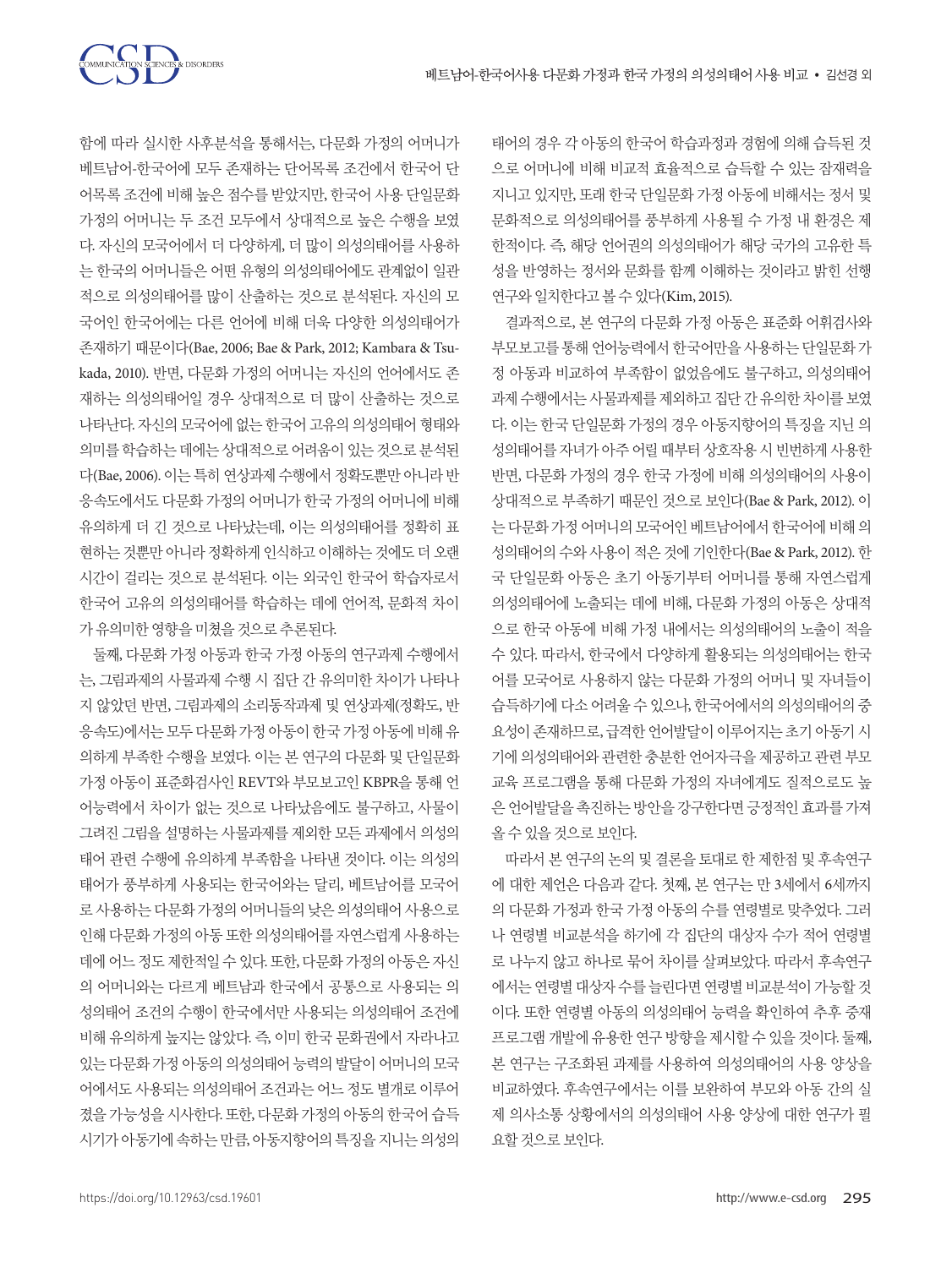

## **REFERENCES**

- Bae, H. S. (2006). The study of teaching method about Korean onomatopoeic words and mimetic words for foreigner. *Bilingual Research, 31*, 97-122.
- Bae, S. B., & Park, H. W. (2012). The use of onomatopoeic language in Korean children-caregiver interactions. *The Korean Journal of Developmental Psychology, 25*(1), 101-115.
- Choi, M. H., Jeong, M. R., & Hwang, M. (2012). The production of case particles and semantic particles of Korean children from multicultural families and non-multicultural families. *Korean Journal of Communication Disorders, 17*(2), 307-321.
- Cooper, R. P., & Aslin, R. N. (1990). Preference for infant‐directed speech in the first month after birth. *Child Development, 61*(5), 1584-1595.
- Fernald, A. (1992). Meaningful melodies in mothers' speech to infants. In H. Papousek et al. (Eds.), *Nonverbal vocal communication: comparative and developmental approaches* (pp. 262-282). Cambridge: Cambridge University Press.
- Fernald, A., Taeschner, T., Dunn, J., Papousek, M., de Boysson-Bardies, B., & Fukui, I. (1989). A cross-language study of prosodic modifications in mothers' and fathers' speech to preverbal infants. *Journal of Child Language, 16*(3), 477-501.
- Grieser, D. L., & Kuhl, P. K. (1988). Maternal speech to infants in a tonal language: support for universal prosodic features in motherese. *Developmental Psychology, 24*(1), 14-20.
- Han, J., & Yim, D. (2018). Korean brief parent report measures of language development in children with vocabulary delay. *Journal of Speech-Language & Hearing Disorders, 27*(2), 69-84.
- Jang, J., Jeong, M., & Hwang, M. (2014). Comprehending and defining homonyms in school-aged children from multicultural families. *Communication Sciences & Disorders, 19*(1), 71-79.
- Kambara, K., & Tsukada, K. (2010). Onomatopen: painting using onomatopoeia. In H. S. Yang et al. (Eds.), *Entertainment Computing – ICEC 2010* (pp. 43-54). Heidelberg: Springer.
- Kim, H. M. (2015). *A study on onomatopoeia and mimetic words for Korean language learners* (Master's thesis). Yeungnam University, Gyeongsan, Korea.
- Kim, Y. M., & Yun, E. (2017). Exploring the meanings of usage about onomatopoeia and mimetic words in a child play situation. *Korean Journal of Child Studies, 38*(1), 63-76.
- Kim, Y. T., Hong, G. H., Kim, K. H., Jang, H. S., & Lee, J. Y. (2009). *Receptive & expressive vocabulary test (REVT)*. Seoul: Seoul Community Rehabilitation Center.
- Kim, Y. T., Yang, M. S., & Lim, W. J. (2014). The effect of the language education using onomatopoeia and mimetic words for the development-delayed children's expressive language. *Korean Journal of Early Childhood Special Education, 14*(4), 195-219.
- Kwon, B. S., & Cha, B. H. (2006). The impact of communication and cultural identity on marital satisfaction among Kosian housewives in rural areas. *Korean Journal of Social Welfare, 58*(3), 109-134.
- Lee, J. (2016). A comparative study on word association between NS and NNS: based on the Korean onomatopoeic and mimetic words. *Bilingual Research, 64*, 157-186.
- Mazuka, R., Kondo, T., & Hayashi, A. (2008). Japanese mothers' use of specialized vocabulary in infant-directed speech: infant-directed vocabulary in Japanese. In N. Masataka (Eds.), *The origins of language* (pp. 39-58). Tokyo: Springer.
- National Institute of the Korean Language. (1999). *Korean dictionary*. Seoul, Korea: Author.
- Osaka, N. (1999). *Kansei no Kotoba o Kenkyuu-suru: Giongo/Gitaigo ni Yomu Kokoro no Arika* [Studying words of sensitivity: whereabouts of the mind explored in sound/manner mimetics]. Tokyo: Shinyosha.
- Park, C. O., & Lee, E. K. (2012). A comparative study of multicultural families mothers' educational view and perception of parenting roles for their young children. *Journal of Multi-cultural Contents Studies, 12*, 65-94.
- Statistics Korea. (2018). *2017 Multicultural dynamics of population statistics.*  Retrieved from: https://www.gov.kr/portal/ntnadmNews/1679675
- Taumoepeau, M., & Ruffman, T. (2008). Stepping stones to others' minds: maternal talk relates to child mental state language and emotion understanding at 15, 24, and 33 months. *Child Development, 79*(2), 284-302.
- Thiessen, E. D., Hill, E. A., & Saffran, J. R. (2005). Infant-directed speech facilitates word segmentation. *Infancy, 7*(1), 53-71.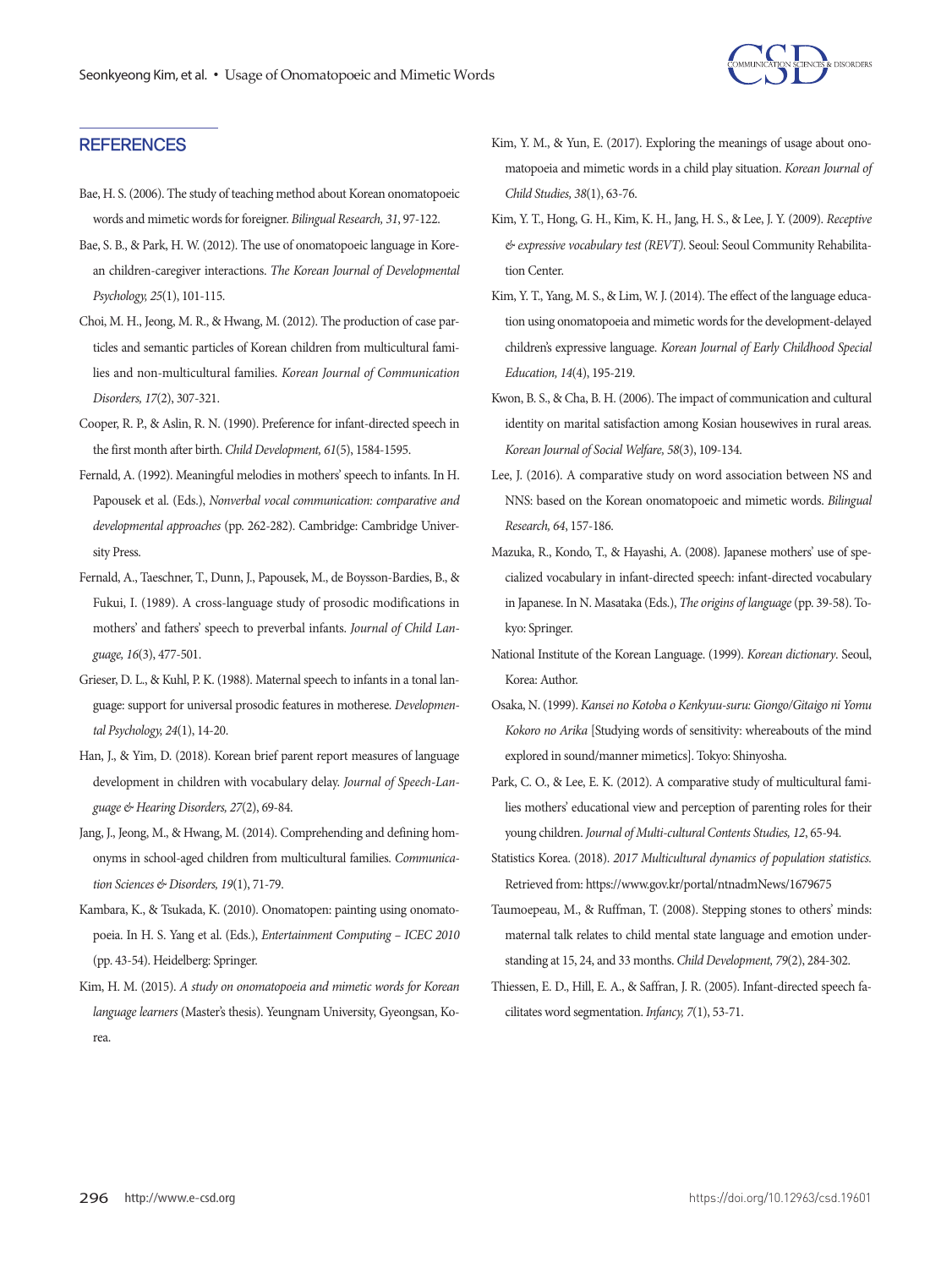

|                |                | Picture explaining task<br>(object) | Picture explaining task (sound-action)<br>No. |               |       | Association task |  |
|----------------|----------------|-------------------------------------|-----------------------------------------------|---------------|-------|------------------|--|
|                |                |                                     | $V-K$                                         | K only        | $V-K$ | K only           |  |
| Training words |                | 밥                                   | 엉엉                                            |               | 쾅     | ٠                |  |
|                | $\overline{2}$ | 연필                                  | 폴짝폴짝                                          |               | 엉엉    |                  |  |
|                | 3              | 책                                   | 뒤뚱뒤뚱                                          |               | 꼭꼭    | ۰                |  |
|                | 4              | 책상                                  | 반짝반짝                                          |               | 폴짝폴짝  |                  |  |
|                | 5              | 의자                                  | 쾅                                             |               | 쓰담쓰담  |                  |  |
| Test words     |                | 꽃                                   | 쌩                                             | 부릉부릉          | 반짝반짝  | 부릉부릉             |  |
|                | 2              | 클레이(찰흙)                             | 탕탕                                            | 꿈틀꿈틀          | 쿨쿨    | 흥                |  |
|                | 3              | 수저                                  | 보슬보슬                                          | 흥             | 끈적끈적  | 꿈틀꿈틀             |  |
|                | $\overline{4}$ | 수건                                  | 후루룩(국물 마시는 것)                                 | 꺄르르           | 엉금엉금  | 싹둑싹둑             |  |
|                | 5              | 컵                                   | 보글보글                                          | 싹둑싹둑          | 소곤소곤  | 까르르              |  |
|                | 6              | 인형                                  | 하하                                            | 뿡             | 구불구불  | 찰칵찰칵             |  |
|                | 7              | 문                                   | 멍멍                                            | 찰칵찰칵          | 빙글빙글  | 뿡                |  |
|                | 8              | 냄비                                  | 짹짹                                            | 끅(트림)         | 길쭉길쭉  | 끅                |  |
|                | 9              | 신발                                  | 졸졸                                            | 뻥             | 지글지글  | 뽀글뽀글             |  |
|                | 10             | 고추                                  | 빙글빙글                                          | 아작아작(과자 먹는 것) | 데굴데굴  | 아작아작             |  |
|                | 11             | 사탕                                  | 쿨쿨                                            | 뽀글뽀글          | 따끔따끔  | 뺑                |  |
|                | 12             | 가방                                  | 엉금엉금                                          | 뿌지직           | 주륵주륵  | 뿌지직              |  |
|                | 13             | 사과                                  | 끄덕끄덕                                          | 뚝딱뚝딱          | 펄럭펄럭  | 치카치카             |  |
|                | 14             | 지우개                                 | 따끔따끔                                          | 딩동            | 끄덕끄덕  | 딩동               |  |
|                | 15             | 풍선                                  | 구불구불                                          | 치카치카          | 꿀꺽꿀꺽  | 뚝딱뚝딱             |  |

# **Appendix 1.** Onomatopoeic and mimetic wordlists of experimental tasks

V-K= Vietnamese-Korean bilingual; K only= Korean only.